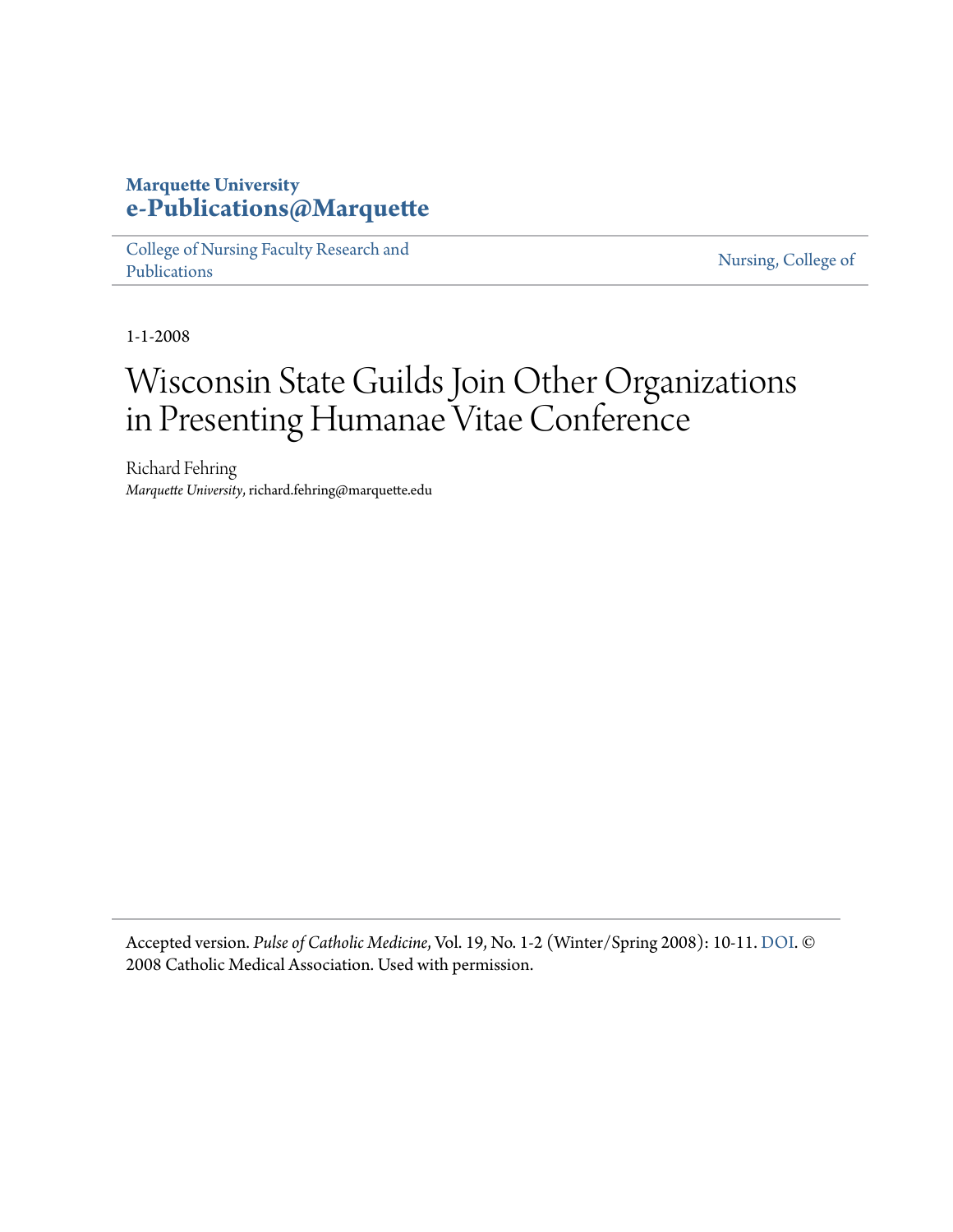**Marquette University**

### **e-Publications@Marquette**

#### *Nursing Faculty Research and Publications/College of Nursing*

*This paper is NOT THE PUBLISHED VERSION;* **but the author's final, peer-reviewed manuscript.** The published version may be accessed by following the link in the citation below.

*Pulse of Catholic Medicine*, Vol. 19, No. 1-2 (Winter/Spring 2008): 10-11. [DOI.](https://www.cathmed.org/resources/fall-winter-2018/) This article is © Catholic Medical Association and permission has been granted for this version to appear in [e-](http://epublications.marquette.edu/)[Publications@Marquette.](http://epublications.marquette.edu/) Catholic Medical Association does not grant permission for this article to be further copied/distributed or hosted elsewhere without the express permission from Catholic Medical Association.

# Wisconsin State Guilds Join Other Organizations in Presenting Humanae Vitae Conference

#### RICHARD J. FEHRING, PH.D., FAAN

The Wisconsin Guilds of the Catholic Medical Association, the Marquette University Institute for Natural Family Planning, and the Marquette Chapter of University Faculty for Life presented a conference on the 50th anniversary of Humanae Vitae.

The Marquette NFP Conference aimed at analyzing the progress made over the last 50 years in developing evidenced-based methods of Natural Family Planning (NFP) and integrating the provision of NFP within women's health care.

The conference was held on July 20-21 at Marquette University and began with two key foundational presentations. The first by John Grabowski, Ph.D. Professor of Moral Theology at The Catholic University of America, with his wife Claire Grabowski, was on the moral differences between NFP and contraception. The second presentation by Kevin Miller, Ph.D., associate professor at Franciscan University, provided clear criteria and examples on how to discern the serious reasons for postponing the transmission of human life.

On July 21 the conference was moderated by Dr. Robin Goldsmith, state director of the Catholic Medical Association, and Dr. Cindy Jones Nosacek, president of the Milwaukee Guild. Richard J. Fehring, Ph.D., FAAN,